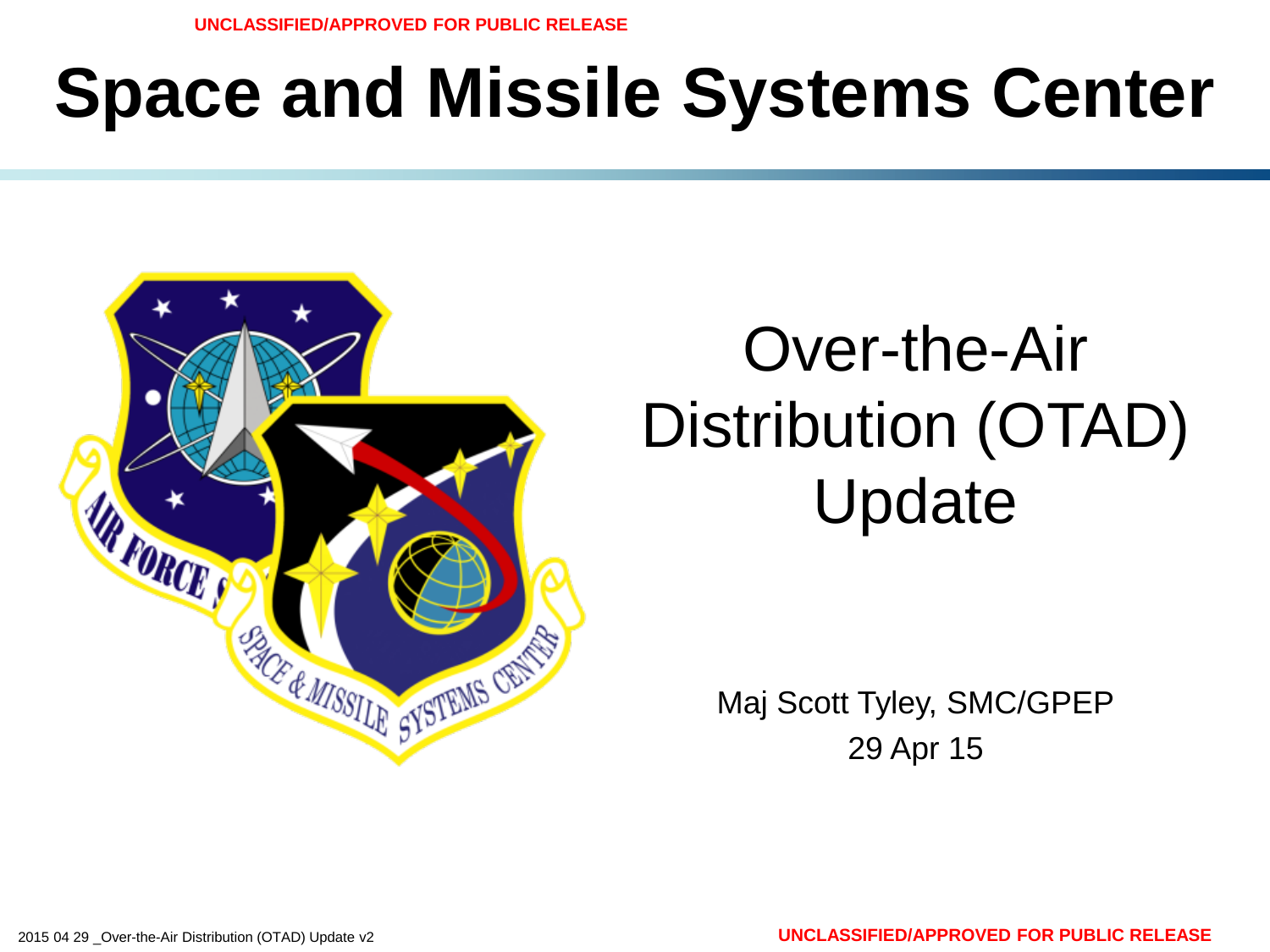

## Informational Briefing

- OTAD Overview
- Background
- Benefits
- Events
- OTAD Demo
- Summary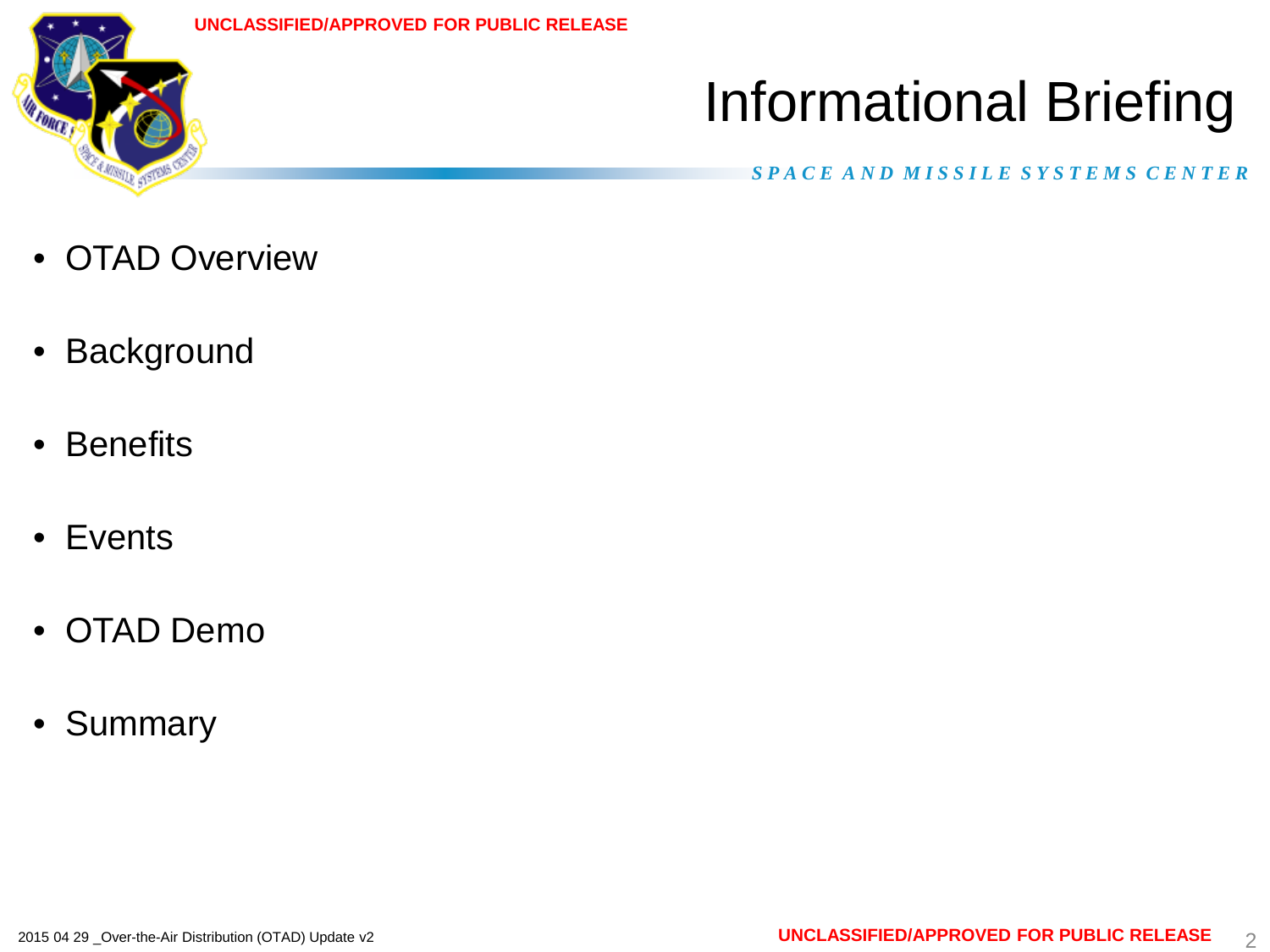

- OTAD/OTAR are alternative methods of key distribution
	- OTAD Next black key sent to user via the GPS navigation message
	- OTAR Superset of OTAD key sent via the navigation message
- Receiver must be on and have a good daily key
- If receiver is off or out of keys user obtains next key from COMSEC custodian

### *Not all SAASM users can benefit from OTAD/OTAR*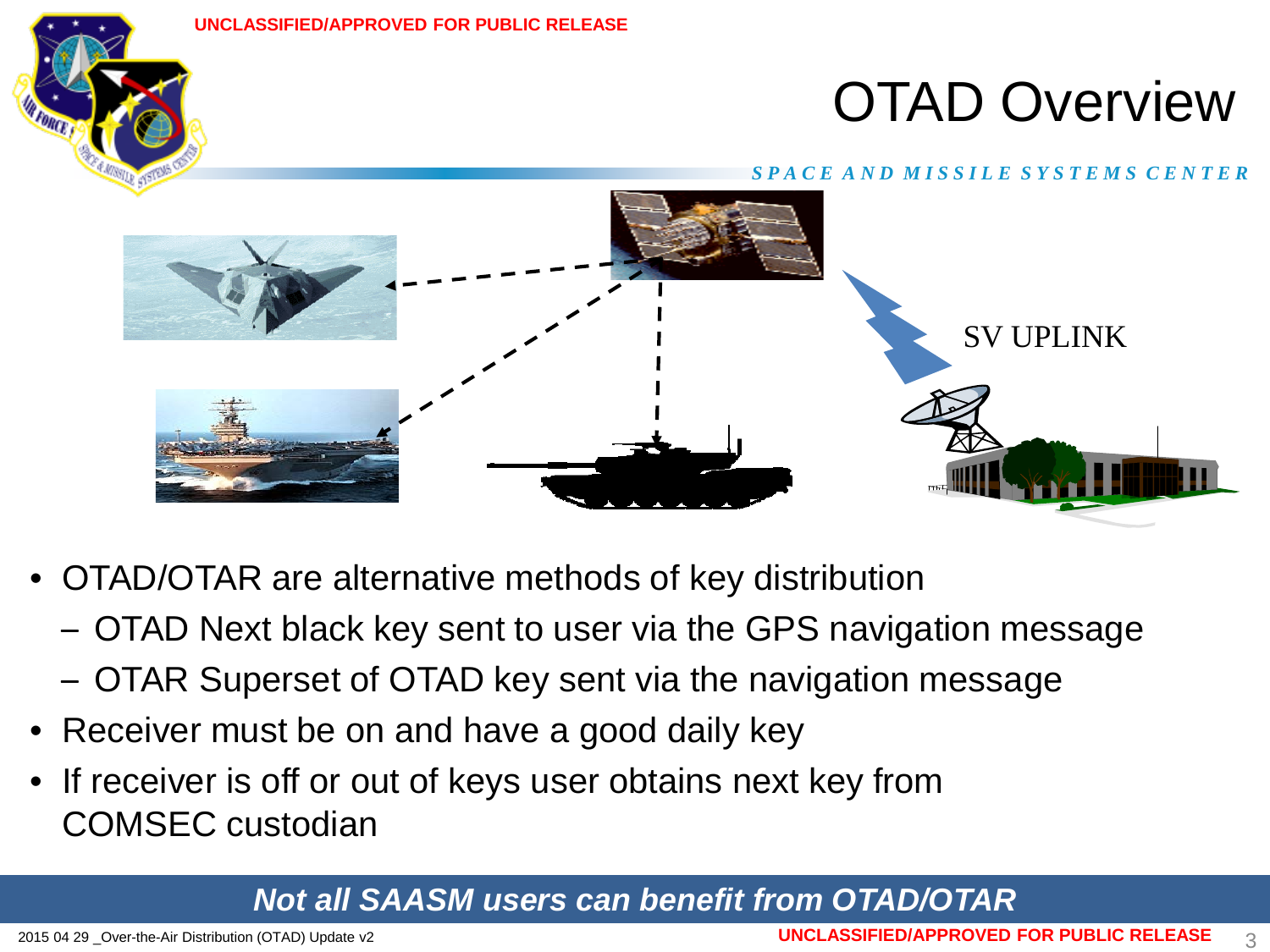

## OTAR/OTAD Background

- Many users rely on OTAD for distribution of cryptokeys
	- DAGR S/W update released to take full advantage of OTAD and mission constellation operations
	- 4+ years of successful US OTAD broadcasts
- Mission constellations allow simultaneous broadcast of multiple OTAD messages
	- The SAASM Mission Planning System (SMPS) at the JSpOC performs constellation optimization and assigns OTAR/OTAD keys to be broadcast from each SV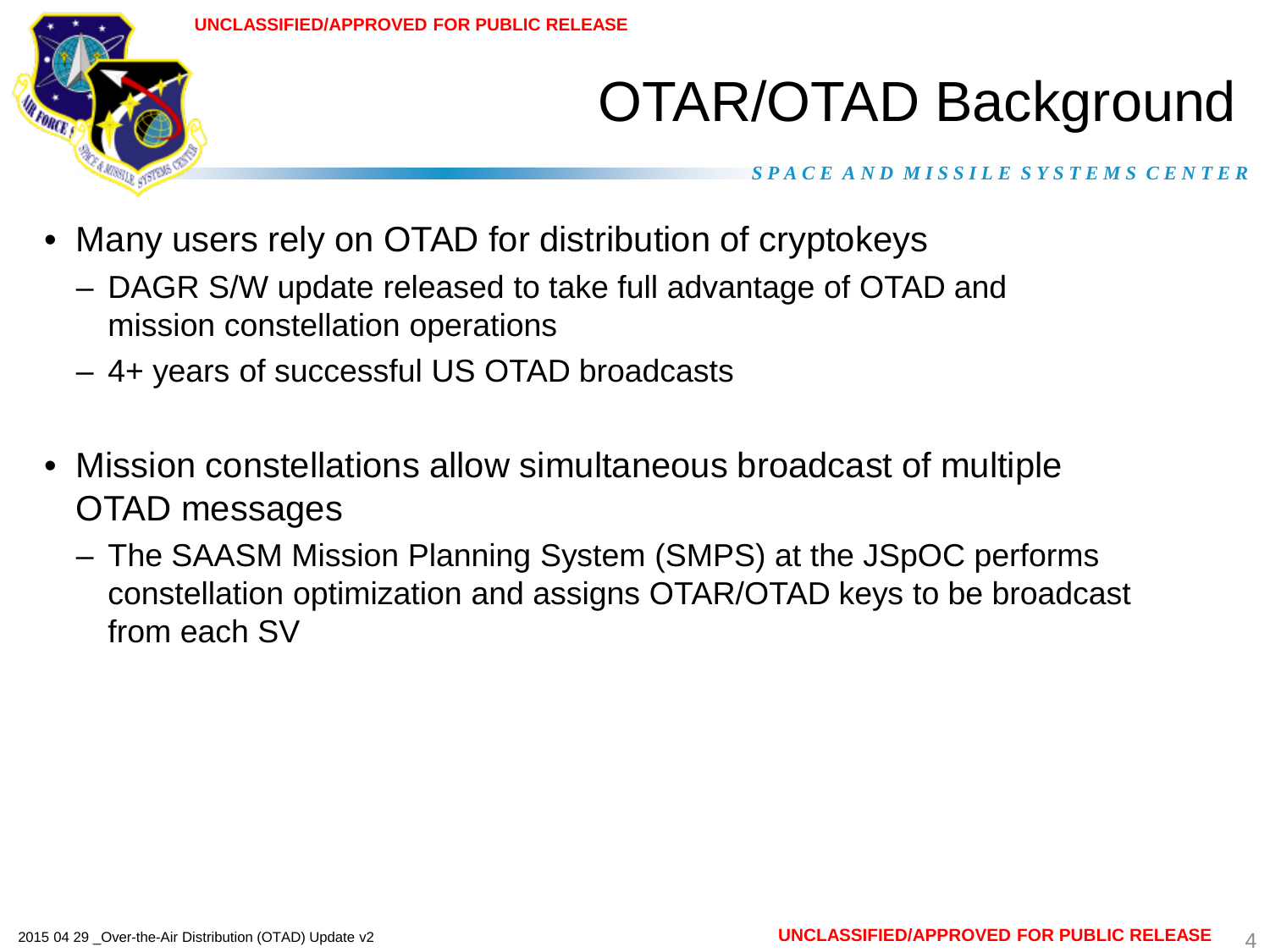

### Benefits of OTAD

- SAASM-enabled Over-The-Air cryptokey distribution provides a means to keep users keyed and protected
	- Receivers are significantly more resilient to attack when they are keyed and operating with the PPS
	- More reliable cryptography distribution for GPS PPS to coalition warfighters
	- Decreased COMSEC maintenance burden on coalition warfighters
		- Re-key time decreased to 12.5 minutes once a month with no need for paper tape, COMSEC storage, or physical touch
	- Mission constellations enables system to support US and Allied users simultaneously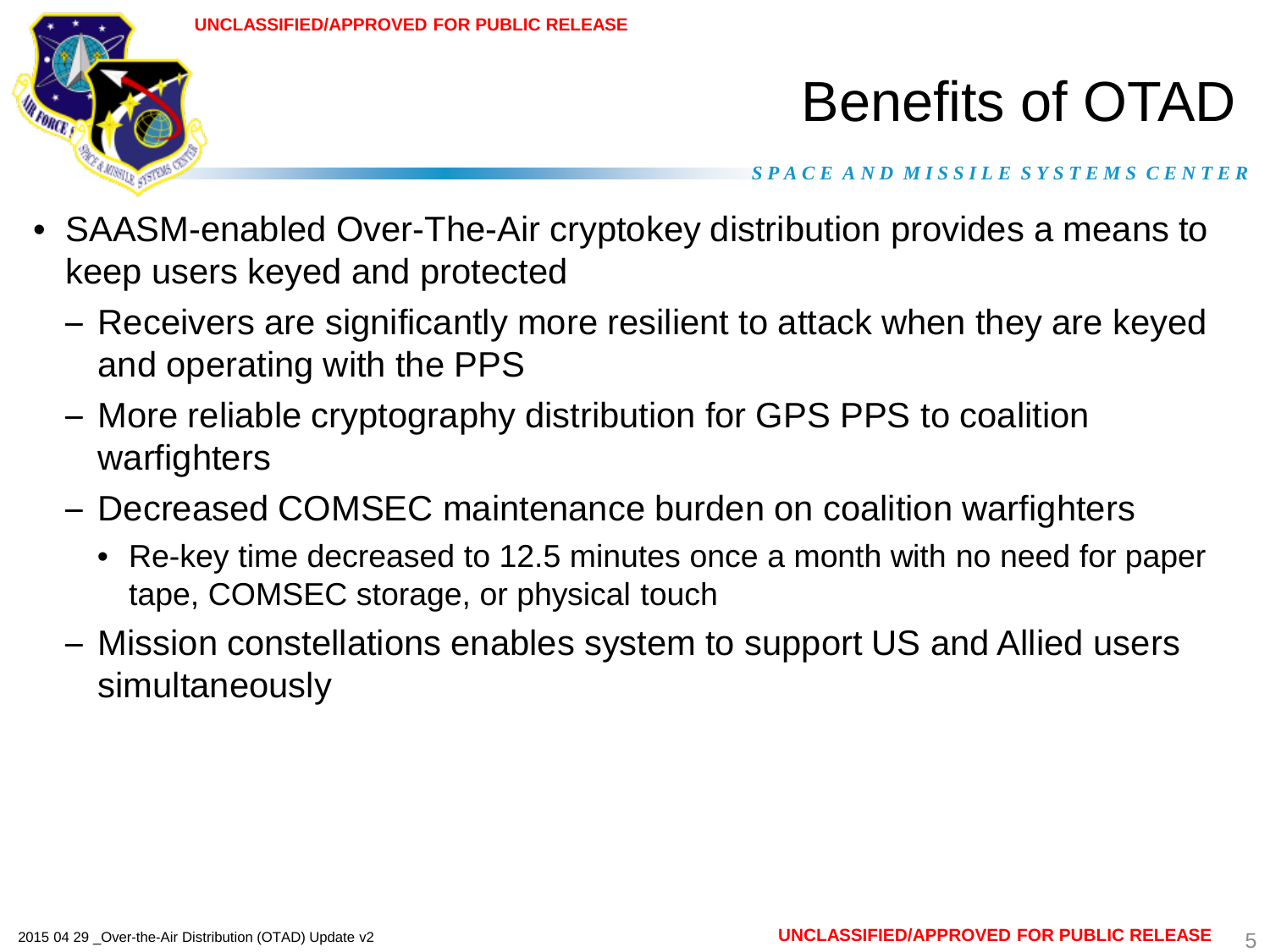

#### **UNCLASSIFIED/APPROVED FOR PUBLIC RELEASE**

### OTAD/R Events

- 2005 4 phases of OTAR testing
- 2009 Transition Exercises 4 and 5 (Oct-Dec)
	- (Test Key) OTAR/OTAD capabilities were tested
- 2010 Transition Exercise 7 (Oct-Nov)
	- On-orbit OTAD broadcast of a coalition key on all SVs for approximately 28 days
- 2011 Start of on-orbit operational US OTAD broadcasts on all SVs continuously (Mar - present)
- 2011 Multi-Service Operational Test & Eval (Aug)
- 2012 AEP v5.8 deployed (Jun)
- 2013 On-Orbit Mission Constellation Test (Feb-Mar)
- 2014 Allied OTAD Demo
- 2014 Block II EP IOC (Oct)
- 2015 Allied Operational OTAD Broadcasts
- 2015 SMPS version 5a install at JSpOC (Nov)

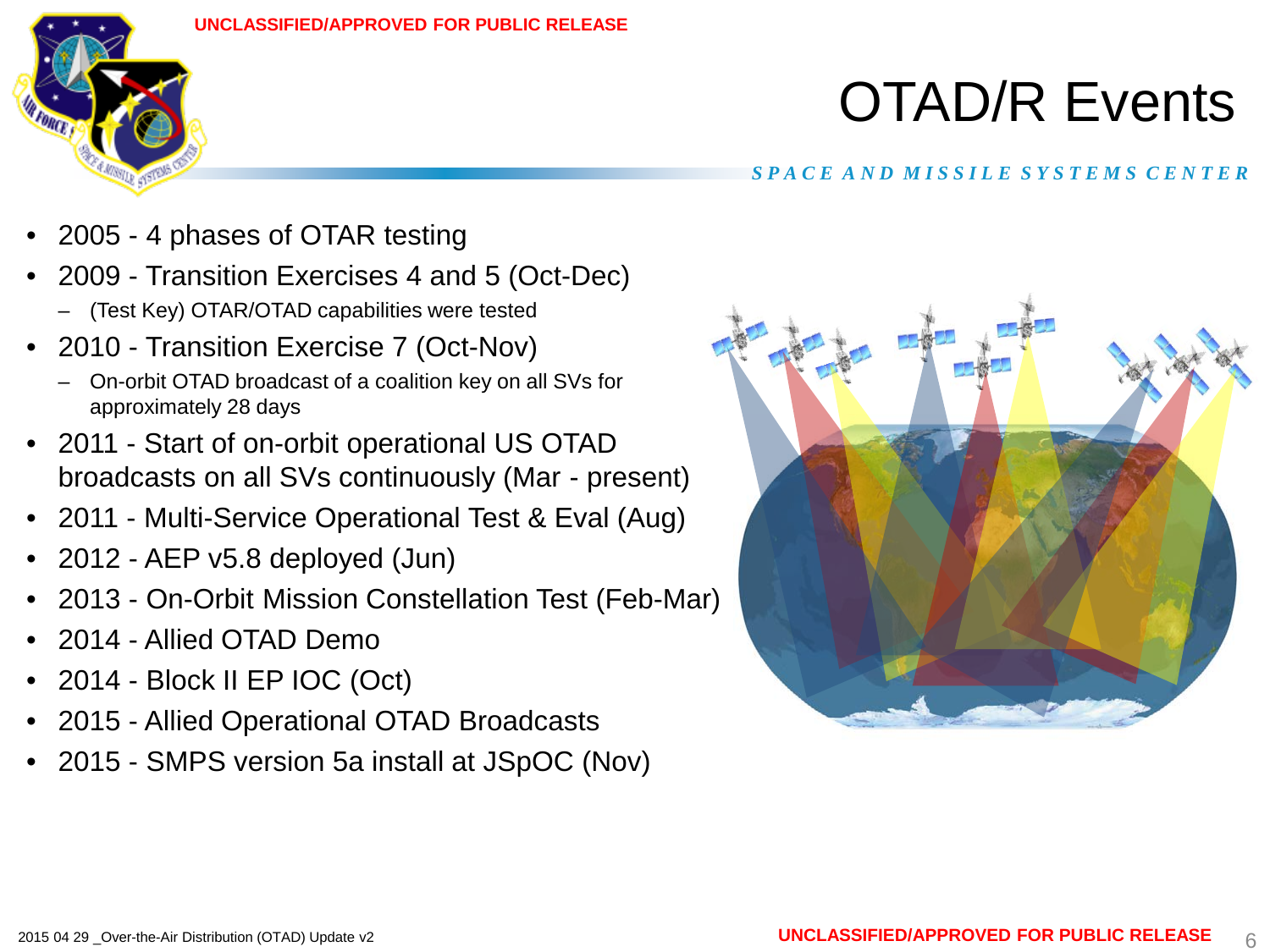### OTAD Demonstration Overview

#### *S P A C E A N D M I S S I L E S Y S T E M S C E N T E R*



FORCE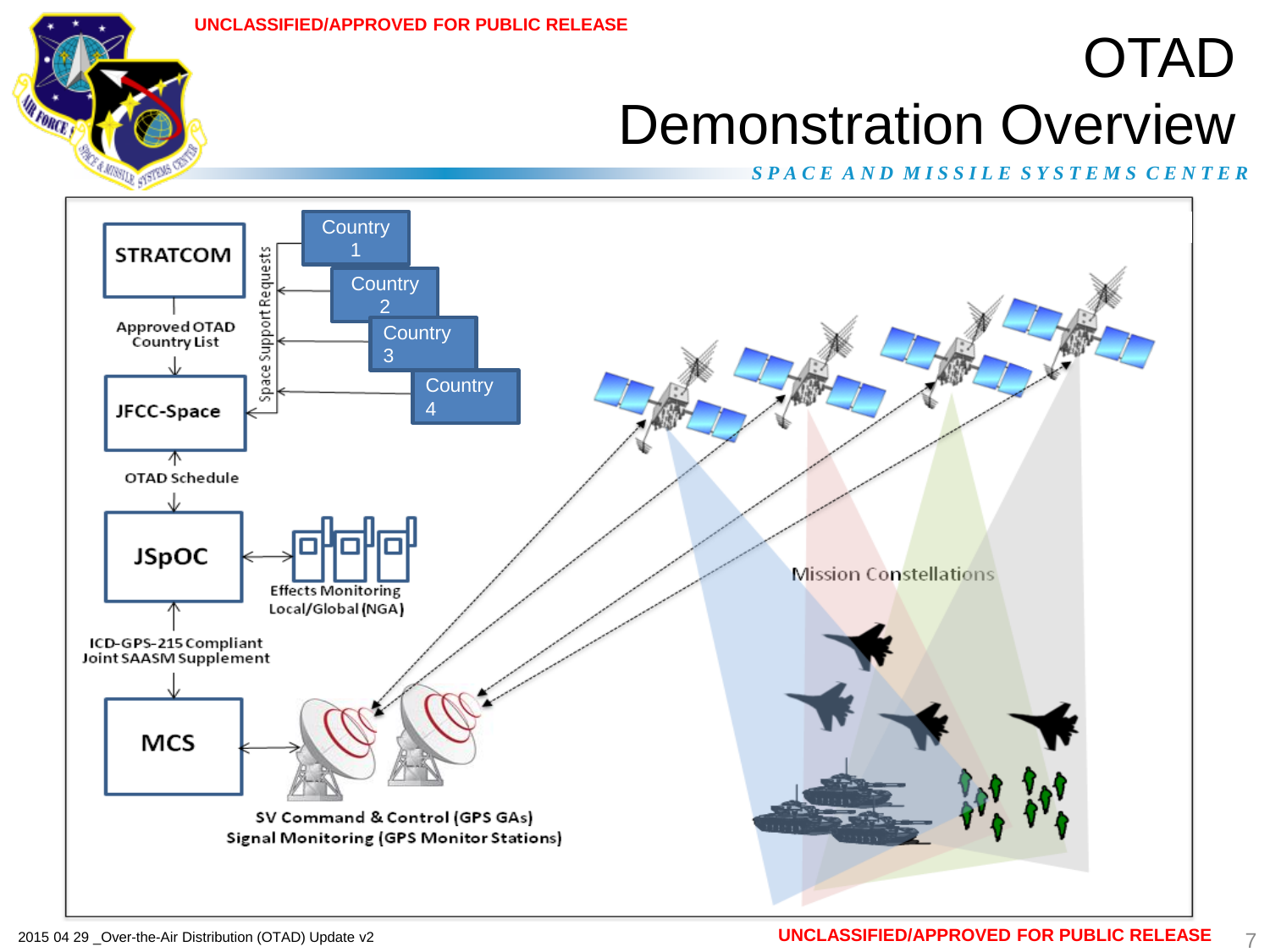

### Notional OTAD Broadcast Schedule

#### *S P A C E A N D M I S S I L E S Y S T E M S C E N T E R*

|                                                                  | Day 1           | Day 2           | Day 3            | Day 4     | Day 5            | Day 6           | Day 7           |
|------------------------------------------------------------------|-----------------|-----------------|------------------|-----------|------------------|-----------------|-----------------|
| <b>Mission</b><br><b>Constellation 1</b><br><b>US OTAD</b>       | Country 1       | Country 1       | Country 1        | Country 1 | <b>Country 1</b> | Country 1       | Country 1       |
| <b>Mission</b><br><b>Constellation 2</b><br><b>Allied OTAD</b>   | Coalition       |                 | <b>Country 2</b> | Coalition |                  | Country 2       | Coalition       |
| <b>Mission</b><br><b>Constellation 3</b><br><b>Allied OTAD</b>   | Coalition       |                 | Coalition        | Coalition |                  | Coalition       | Coalition       |
| <b>Mission</b><br><b>Constellation 4</b><br><b>OTAR Reserved</b> | <b>Reserved</b> | <b>Reserved</b> | <b>Reserved</b>  | Reserved  | Reserved         | <b>Reserved</b> | <b>Reserved</b> |

### *Keys broadcast to multiple users worldwide simultaneously*

8